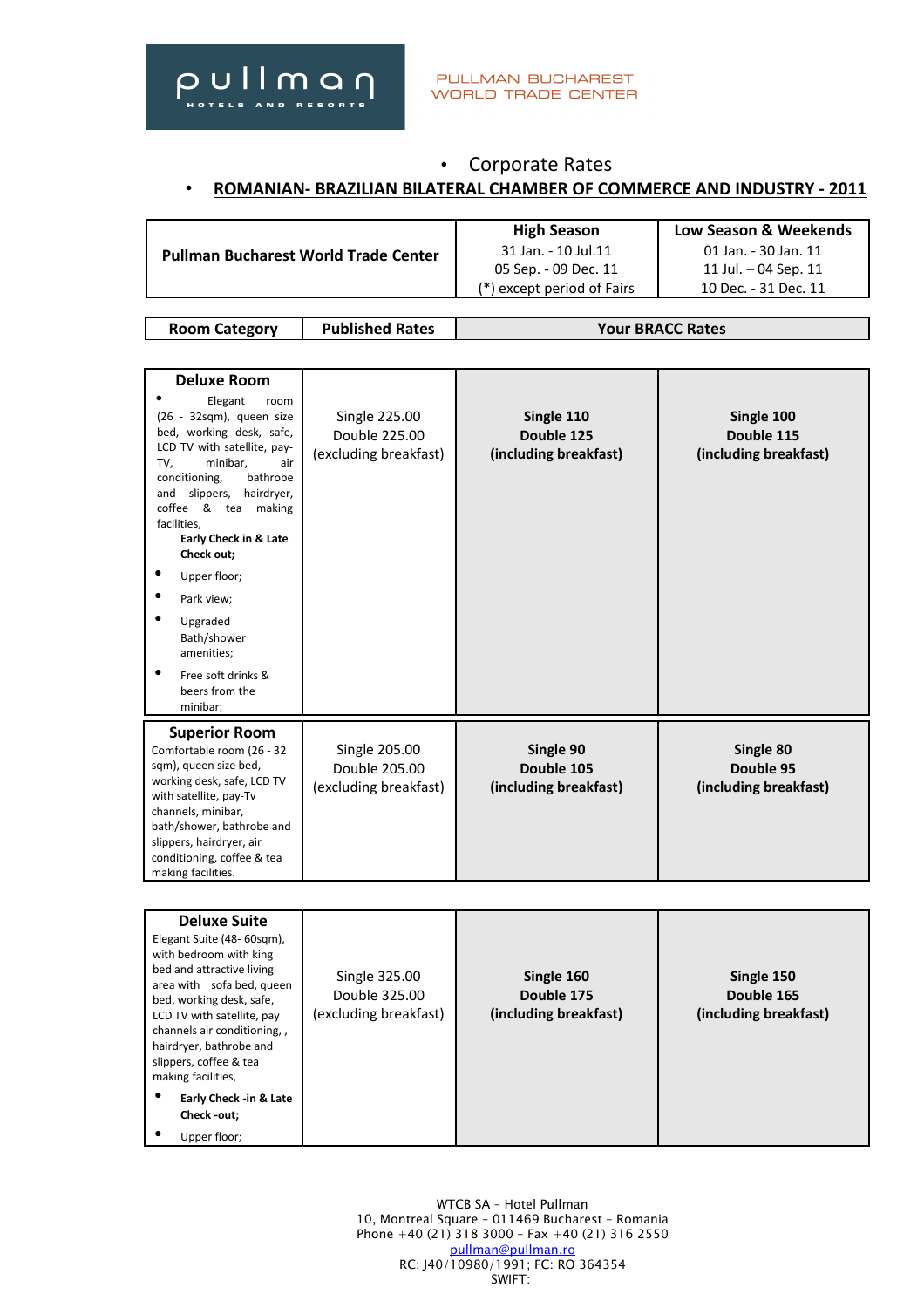| ٠           | Park view;<br>Upgraded<br>Bath/shower<br>amenities;<br>Free soft drinks &<br>beers from the<br>minibar;                                                                                                                                                                  |                                                         |                                                   |                                                   |
|-------------|--------------------------------------------------------------------------------------------------------------------------------------------------------------------------------------------------------------------------------------------------------------------------|---------------------------------------------------------|---------------------------------------------------|---------------------------------------------------|
| facilities. | <b>Suite</b><br>Elegant Suite (48 - 60sqm)<br>with bedroom with king<br>bed and attractive living<br>area with sofa bed,<br>working desk, safe, LCD TV<br>with satellite, pay channels,<br>air conditioning, hairdryer,<br>bathrobe and slippers,<br>coffee & tea making | Single 305.00<br>Double 305.00<br>(excluding breakfast) | Single 140<br>Double 155<br>(including breakfast) | Single 130<br>Double 145<br>(including breakfast) |

| Fairs Rate (*) | Single 205.00<br>Double 205.00<br>(excluding breakfast) | Best available rate on Your Deluxe Room, Superior Room,<br>Deluxe Suite or Suite |
|----------------|---------------------------------------------------------|----------------------------------------------------------------------------------|
|                |                                                         |                                                                                  |

All above rates are quoted in **Euro**, valid per room per night and are exclusive of VAT (9%);

Your corporate rates are based on a minimum production of **50 room nights**, from **01.07.2011** to **01.03.2012**.

Mentioned Published rates **do not include taxes** (9%) and do not include breakfast (15 Euro/person + VAT 24%).

Local taxes are subject to changes according to Romanian laws.

## **Your BRACC Rate on Superior Room & Suite is inclusive of:**

- Full Buffet Breakfast in the new Paris Bucarest Brasserie;
- Free wireless Internet access in all guest rooms and public areas;
- Free access to the Fitness Centre located at the first floor of the hotel (sauna, hammam);
- Tea and coffee making facilities in the room;
- A bottle of mineral water (0,5 L) in the room;
- Bathrobe, slippers and Roger & Gallet amenities;
- Connectivity Lounge (Multimedia facilities computer, scanner, fax, high speed internet access);

### **Your BRACC Rate on Deluxe Room& Suite is inclusive of:**

- All above mentioned;
- Park View:
- Complimentary Early check-in 8am / Late check-out 4pm (on request);
- Roger & Gallet amenities Imperial Line;
- Complimentary soft drinks & beers in room mini bar;

#### **Long Stays:**

• Applicable for a minimum of 10 consecutive nights. Discounted rate and complimentary added value available on request.

> WTCB SA – Hotel Pullman 10, Montreal Square – 011469 Bucharest – Romania Phone +40 (21) 318 3000 – Fax +40 (21) 316 2550 [pullman@pullman.ro](mailto:pullman@pullman.ro) RC: J40/10980/1991; FC: RO 364354 SWIFT:  $\mathfrak{D}$